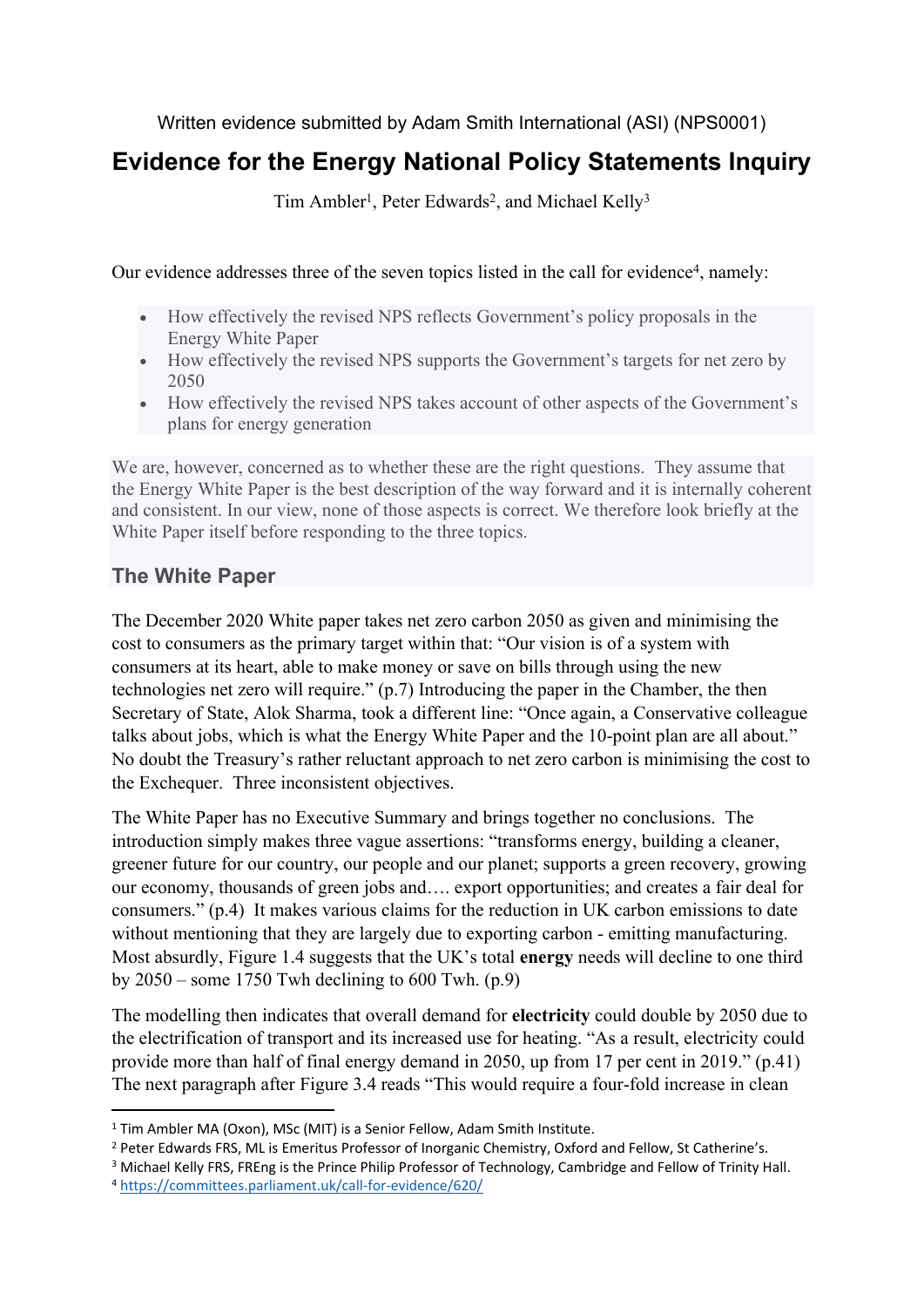electricity generation with the decarbonisation of electricity increasingly underpinning the delivery of our net zero target." Down, double, quadruple: we admit to being lost by this.

In presenting the White Paper to the House, Alok Sharma also said "We will also keep bills affordable by making the energy retail market truly competitive. This will include offering people a simple method of switching to a cheaper energy tariff and testing automatically switching consumers to fairer deals to tackle 'loyalty penalties'". As the Autumn 2021 gas price crisis has vividly demonstrated, switching to a lower price retailer likely means switching to one about to go out of business. Marginal savings are available but if the base wholesale costs go up, they go up for everyone. The total costs appear to be massive, perhaps £3trn. In short, Sharma's claim is nonsense.

Given the switch of energy from other sources, mainly gas, oil, petrol and diesel, to electricity and assuming the UK intends to be self-sufficient, we estimate that electricity generation to need to increase by a large factor by 2050, a short time in a world where nuclear power needs 20 years to come on stream. to eight times its current level. The engineering consultants Atkins reckon that new capacity will need to be added to the grid over each of the next 30 years at a rate eight times faster than the last 30 years, including all the renewables.<sup>5</sup>

## **How effectively the revised NPS reflects Government's policy proposals in the Energy White Paper**

These National Policy Statements (NPSs) do not include nuclear electricity generation which is the most important thing needed massively to increase if Carbon Zero is to be reached in 2050 or any other time. Renewables are important, and arguably on track, but the wind does not always blow nor sun shine. Apart from maintaining gas and biomass electricity generation, with their concomitant problems of CO2 disposal, nuclear is the only way to provide the "baseload" to cover low generation by renewables. Not only does nuclear receive inadequate attention in the White Paper, the 2011 NPS has not been updated at all: "A review of EN-6 has concluded that it will not be amended and therefore it is not part of this consultation. A new technology specific NPS for nuclear electricity generation deployable after 2025 is proposed and will be developed to reflect the changing policy and technology landscape for nuclear and support the transition to net zero."<sup>6</sup>

The NPSs are supposed to authorise the infrastructure need to get the energy generated to its end users. As the White Paper is unclear what will be generated where, or how much, or who will use what, where, they are an exercise in futility.

There are important infrastructure issues on which government, especially the Planning Inspectorate, land owners and the general public could be assisted by greater clarity, for example, the minimisation of land use for networks, putting windfarms' collection points (sub-stations) off-shore for joint use rather than having separate ones on-shore.

In general, these NPSs are characterised by the expression "motherhood and apple pie" rather than specificity or value to planners.

<sup>5</sup> [https://www.snclavalin.com/~/media/Files/S/SNC-Lavalin/download-centre/en/report/the-race-to-net](https://www.snclavalin.com/~/media/Files/S/SNC-Lavalin/download-centre/en/report/the-race-to-net-zero.pdf)[zero.pdf](https://www.snclavalin.com/~/media/Files/S/SNC-Lavalin/download-centre/en/report/the-race-to-net-zero.pdf)

<sup>6</sup> <https://questions-statements.parliament.uk/written-statements/detail/2021-09-20/hcws295>